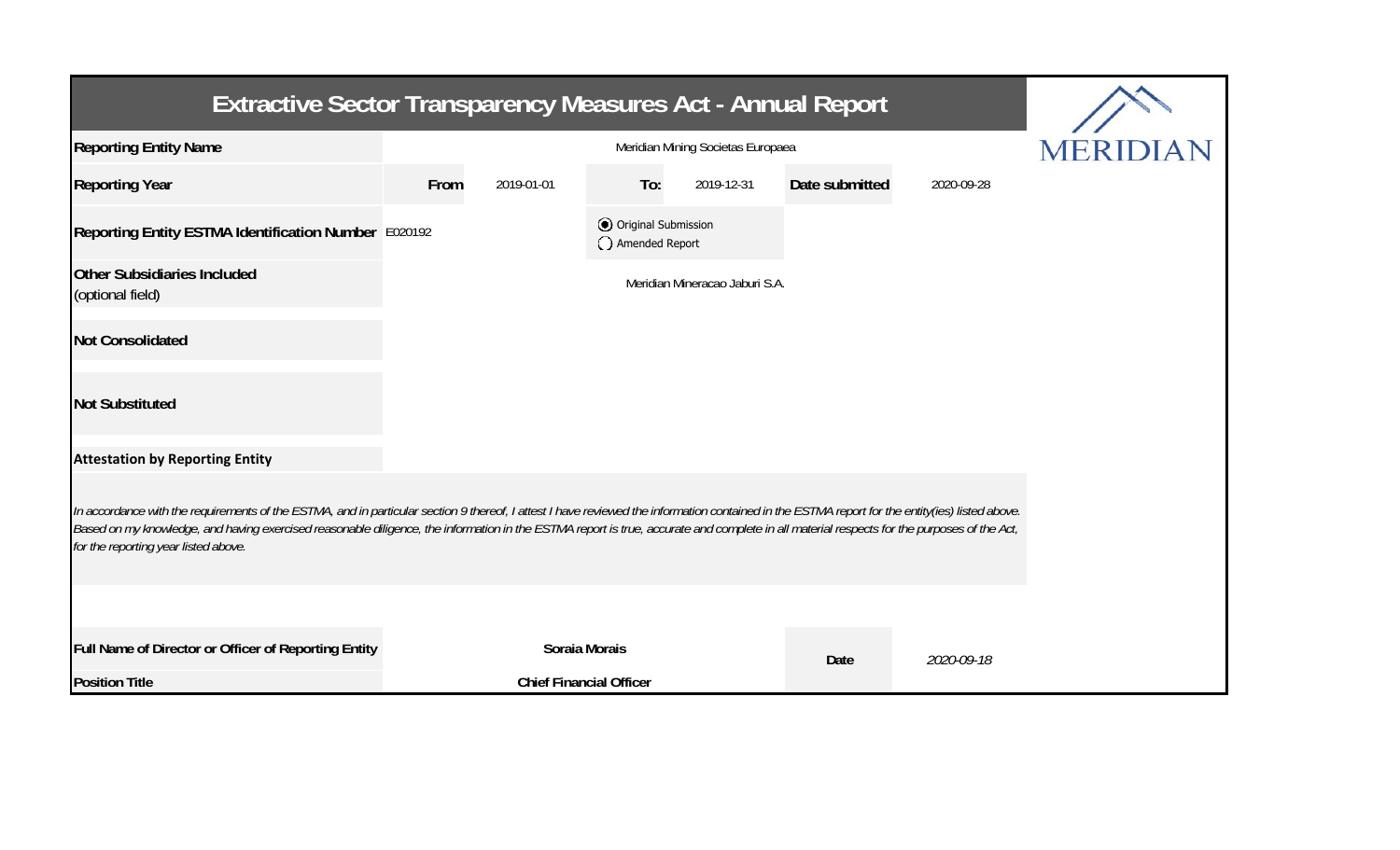| Extractive Sector Transparency Measures Act - Annual Report                                                                                                                      |                         |                                                                                  |                                                     |            |         |                                |                |                  |                                               |                                      |                                                                                                                                                                                                                                                                                                                               |
|----------------------------------------------------------------------------------------------------------------------------------------------------------------------------------|-------------------------|----------------------------------------------------------------------------------|-----------------------------------------------------|------------|---------|--------------------------------|----------------|------------------|-----------------------------------------------|--------------------------------------|-------------------------------------------------------------------------------------------------------------------------------------------------------------------------------------------------------------------------------------------------------------------------------------------------------------------------------|
| <b>Reporting Year</b><br><b>Reporting Entity Name</b><br><b>Reporting Entity ESTMA</b><br><b>Identification Number</b><br><b>Subsidiary Reporting Entities (if</b><br>necessary) | From:                   | 01/01/2019                                                                       | To:<br>Meridian Mining Societas Europaea<br>E020192 | 31/12/2019 |         | Currency of the Report USD     |                |                  |                                               |                                      |                                                                                                                                                                                                                                                                                                                               |
| Payments by Payee                                                                                                                                                                |                         |                                                                                  |                                                     |            |         |                                |                |                  |                                               |                                      |                                                                                                                                                                                                                                                                                                                               |
| Country                                                                                                                                                                          | Payee Name <sup>1</sup> | Departments, Agency, etc<br>within Payee that Received<br>Payments <sup>2</sup>  | <b>Taxes</b>                                        | Royalties  | Fees    | <b>Production Entitlements</b> | <b>Bonuses</b> | <b>Dividends</b> | Infrastructure<br><b>Improvement Payments</b> | <b>Total Amount paid to</b><br>Payee | Notes <sup>34</sup>                                                                                                                                                                                                                                                                                                           |
| Brazil                                                                                                                                                                           | Government of Brazil    | National Department of Mineral<br>Production (Brazilian mining<br>authority)     |                                                     | 89,824     | 175,171 |                                |                |                  |                                               |                                      | Reporting currency: Entity's<br>reporting currency is US dollars.<br>Amounts paid in Brazilian reals<br>264,995 ("BRL") and translated to US dollars<br>("USD") using Oanda average<br>exchange rate of USD \$1 -> BRL \$<br>3.94094                                                                                          |
| Brazil                                                                                                                                                                           | Government of Brazil    | National Institute of Social<br>Security (Brazilian Social Security<br>Ministry) | 292,809                                             |            |         |                                |                |                  |                                               |                                      | Description: employer's social<br>security contributions (INSS) relate to<br>payroll.<br>Reporting currency: Entity's<br>292,809 reporting currency is US dollars.<br>Amounts paid in Brazilian reals<br>("BRL") and translated to US dollars<br>("USD") using Oanda average<br>exchange rate of USD \$1 -> BRL \$<br>3.94094 |
| <b>Additional Notes:</b>                                                                                                                                                         |                         |                                                                                  |                                                     |            |         |                                |                |                  |                                               |                                      |                                                                                                                                                                                                                                                                                                                               |